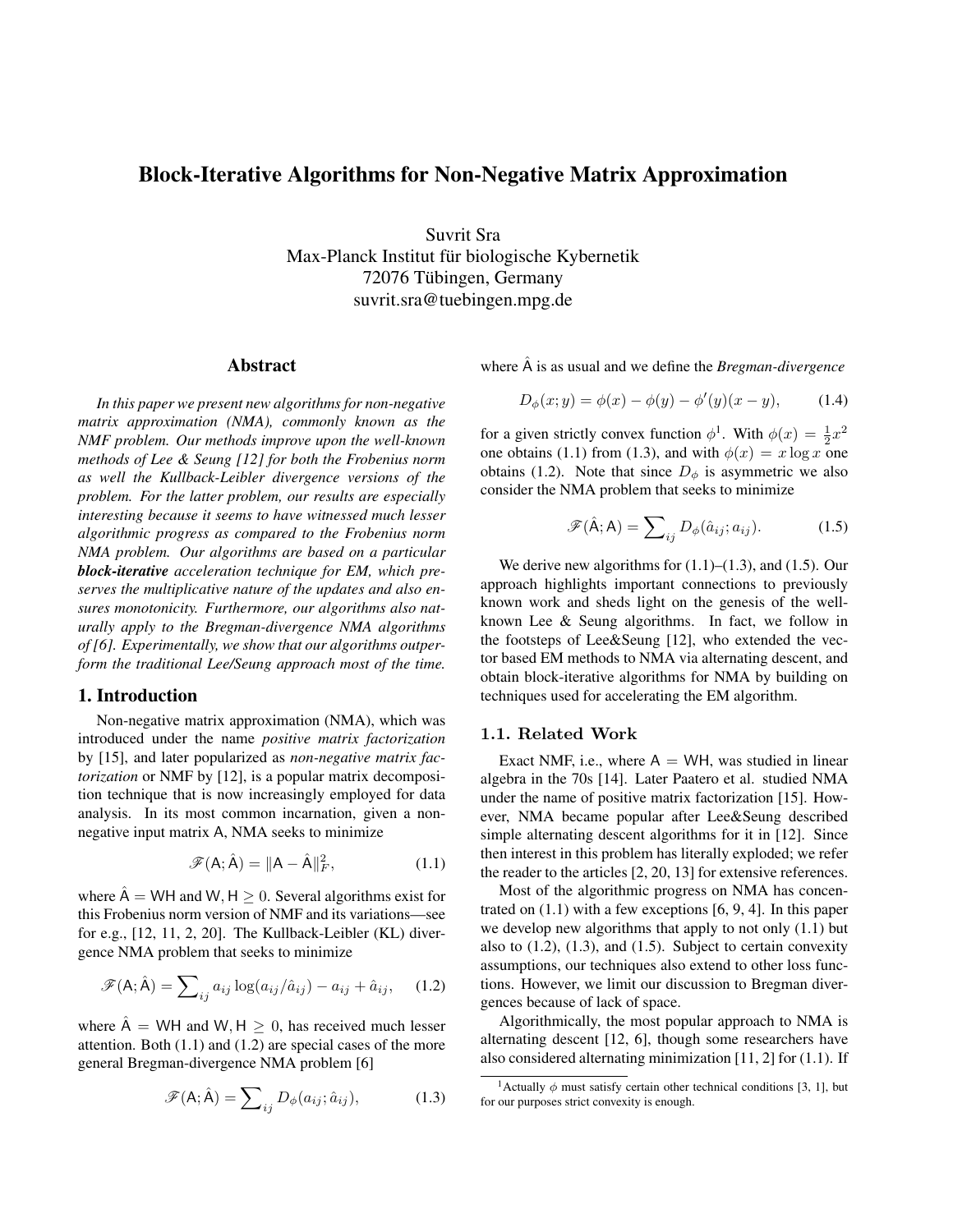we trace the origins of the well-known Lee/Seung NMA algorithms, we see that they are essentially generalizations (to matrices via alternating descent) of the successful EMML algorithm of [19], or the ISRA algorithm of [5]. This connection has been largely ignored in the literature (except by some authors [4]), and it turns out to be particularly important because the EMML algorithm and its derivatives have been the subject of intense study in the field of medical imaging [17]—Indeed, one can exploit some of the developments for EMML in a manner analogous to Lee/Seung [12]. In fact we go even further, because we not only handle more general objective functions but also permit principled incorporation of regularization terms.

## 2. Background

To avoid clutter, we concentrate on the two factor version of NMA where  $A = WH$ , i.e., we aim to compute W, H  $\geq$  0 such that  $\mathscr{F}(A; \hat{A}) = \mathscr{F}(A; WH)$  is minimized. Owing to the product BC the resulting problem is almost never convex, whereby it is unrealistic to expect to find a globally optimal solution; this intuition is supported by the recent formal proof of the NP-Hardness of exact NMA [21]. Many times, for instance in  $(1.1)$ ,  $(1.2)$ , and  $(1.5)$ , the objective function is individually convex in W and H, which allows one to invoke an alternating minimization procedure.

However, two main difficulties arise. First, even performing alternating minimization can be too expensive, especially when the matrices become large. Second, it could easily happen that the objective function is *not even* individually convex in W or H, for e.g., often for (1.3). Therefore, just settling for alternating descent, instead of minimization becomes a practical choice. The general algorithmic scheme is summarized in Figure 1.

1. Initialize W and/or H; set  $t \leftarrow 0$ . 2. Fix W; find H' s.t.  $\mathscr{F}(W, H') \leq \mathscr{F}(W, H)$ , 3. Fix H'; find W' s.t.  $\mathscr{F}(W', H') \leq \mathscr{F}(W, H'),$ 4. Repeat steps 2 & 3 to convergence

#### **Figure 1. Alternating Descent Scheme**

Our algorithms follow this general scheme, as do the Lee & Seung algorithms and most other NMA methods. Assuming that our distortion function  $\mathscr F$  is separable, i.e.,

$$
\mathscr{F}(\mathsf{A}; \mathsf{W}\mathsf{H}) = \sum\nolimits_{j} F(\mathsf{a}_j; \mathsf{W}\mathsf{h}_j),
$$

where  $F$  denotes the column-wise distortion, we can just focus on solving the core problem

$$
\min_{h \ge 0} F(a; \mathsf{Wh}),\tag{2.1}
$$

for an arbitrary column h of matrix H, and corresponding column a of A (similarly for rows). If we solve (2.1) "exactly" over all columns h, then the resulting solution  $H^{t+1}$  clearly satisfies Step 3 of the above scheme. For the Frobenius norm NMA problem, such an approach is followed by [11], who derived an alternating non-negatively constrained least-squares algorithm. In general, we will be satisfied with "inexact" solutions to  $(2.1)$ , where we merely ensure descent in F (and thereby in  $\mathscr{F}$ ).

## 2.1. Auxiliary functions

A simple approach to obtaining descent algorithms for (2.1) is to first find an *auxiliary function*  $G(h, \tilde{h})$  that satisfies

- 1.  $G(h; h) = F(a; Wh)$  for all  $h \geq 0$
- 2.  $G(h; \tilde{h}) \geq F(a; \mathsf{Wh})$  for all  $h, \tilde{h} \geq 0$ .

The function G is chosen so that it *decouples* the variables h that occur as a linear combination Wh. If  $F$  is a convex function of h, then it is easy to construct (see [6, 16] for details) an auxiliary function  $G$  that is easier to optimize. For example, the famous EM algorithm is essentially built around exploiting the convexity of the  $-\log x$  function for obtaining an auxiliary function in the E-Step. We remark that one need not always explicitly construct such auxiliary functions. For example, in [6] the authors derive procedures for (1.3) that are not based on auxiliary functions.

#### 2.2. Block-iterative algorithms

We now present some background about some blockiterative algorithms, especially with the motive of obtaining new algorithms for NMA. Experience with EM has shown that methods based on auxiliary functions usually converge rather slowly. To overcome this hurdle a vast amount of effort has been invested in trying to speed up EM. One of the simplest (and most successful) ideas has been to divide W into blocks, and to build an auxiliary function for each block. With this procedure one can still make progress over each block without increasing the overall computational costs. For minimizing the KL-divergence (for vectors) such a *block-iterative* method was popularized under the name ordered subsets EM (OSEM) by [10]. In this paper we extend the block-iterative idea in three main directions:

- 1. Block-iteration for NMA via alternating descent for matrices  $(\S$ § 3, 4),
- 2. Extension to general objective functions such as Bregman-divergences,
- 3. Extension to NMA problems *without* using the concept of auxiliary functions (Section 4).

## 3. Algorithms based on auxiliary functions

Formally, without loss of generality let the rows (indices) of W be partitioned into  $p$  disjoint blocks (or subsets)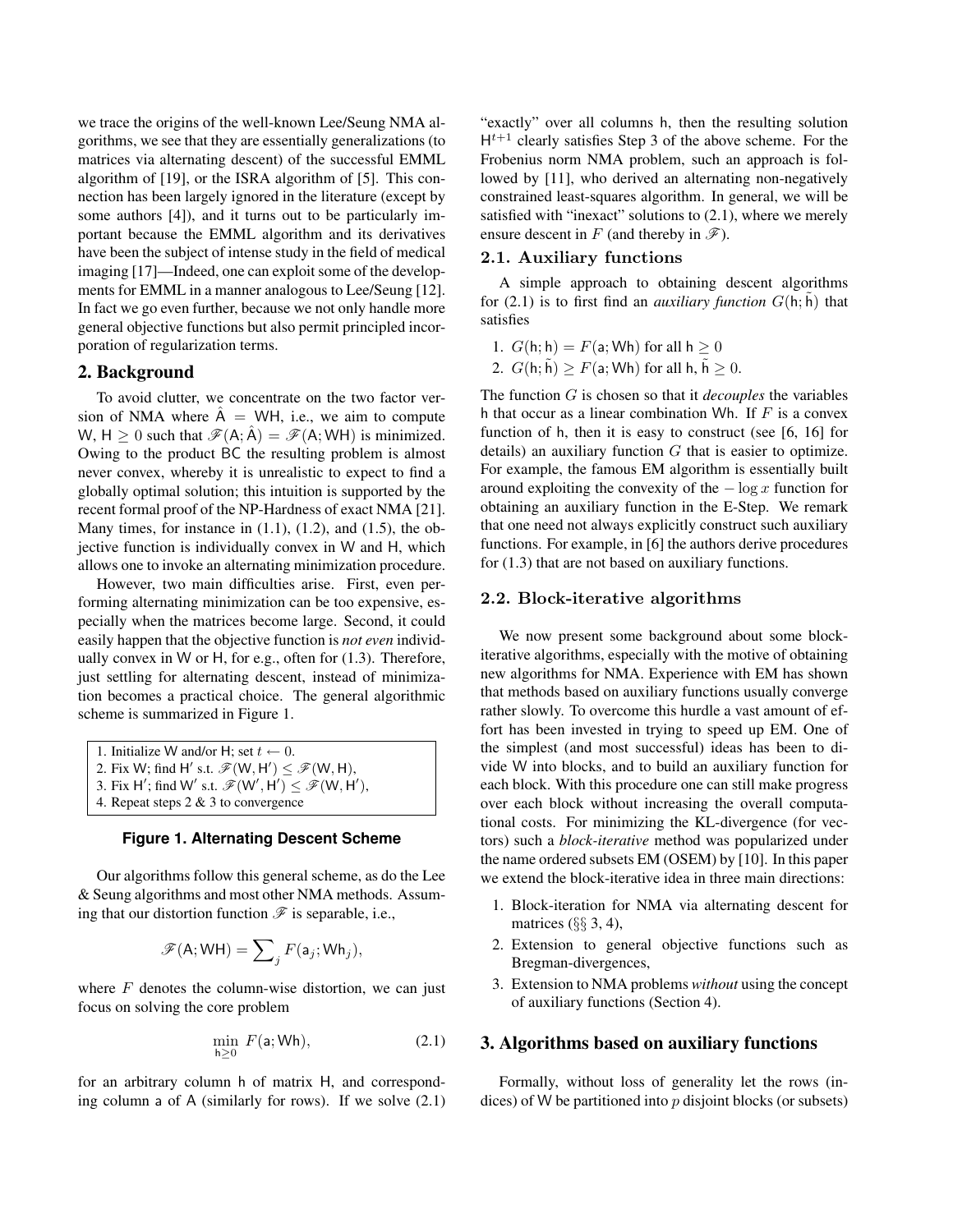$S_1, \ldots, S_p$  such that  $\cup_i S_i = \{1, \ldots, m\}$ , where  $a \in \mathbb{R}^m_+$ . We process the data by going through these subsets one by one, indexing the current subset of interest by  $s$ . Let  $t$  denote the index for one complete pass through all the subsets. Since we assumed separability of  $\mathscr F$  over both rows and columns, we can write

$$
F(\mathsf{a}; \mathsf{Wh}) = \sum_{s=1}^{p} \sum_{i \in S_s} F(a_i; [\mathsf{Wh}]_i).
$$

Assuming  $F$  is convex, we can easily generate auxiliary functions for each block of rows  $S<sub>s</sub>$  separately. For simplicity, we use the same form of auxiliary functions for each block, though this is not a necessity. Let  $G_s(h, \tilde{h})$  denote the auxiliary function for block  $s$ , then we have the updates

$$
\mathsf{h}^{(k,s+1)} = \operatorname*{argmin}_{\mathsf{h} \ge 0} G_s(\mathsf{h}, \mathsf{h}^{(k,s)}),\tag{3.1}
$$

where  $h^{(1,1)} = h^t$ , and  $h^{t+1} = h^{(k+\delta,p+1)}$ , i.e., the value obtained after cycling through all the blocks  $\delta$  times. It is easy to see that going through all the blocks essentially involves the same number of operations as going through all the rows at the same time (which is tantamount to using  $p = 1$ ). The Lee & Seung-type NMA algorithms go through all the rows *just once* ( $\delta = 1$ ) and return the resulting  $h^{t+1}$ . We use the index  $k$  in (3.1) to highlight the fact that we permit our algorithm to perform a few iterations ( $\delta \in \{1, 4\}$ ) of (3.1) before obtaining  $h^{t+1}$ . In practice, this choice can lead to better objective function values.

We are now ready to look at important specific instances of the block-iterative scheme.

Example 1 (Block-KLNMA). *The standard auxiliary function based update for the KLNMA problem (1.2) is [12]*

$$
h_j^{t+1} = h_j^t \frac{1}{\sum_i w_{ij}} \sum_i \frac{a_i w_{ij}}{[\mathsf{Wh}^t]_i}.
$$

*Using an appropriate auxiliary function we can replace this with a block-iterative update, where for each block*  $s = 1, \ldots, p$ *, we have* 

$$
h_j^{(k,s+1)} = h_j^{(k,s)} \frac{1}{\sum_{i \in S_s} w_{ij}} \sum_{i \in S_s} \frac{a_i w_{ij}}{[\mathsf{Wh}^{(k,s)}]_i}.
$$
 (3.2)

We set  $h^{(1,1)} = h^t$ ,  $h^{(k+1,1)} = h^{(k+1,p+1)}$ , and  $h^{t+1} =$  $h^{(k+\delta,p+1)}$  where  $\delta \in \{1,4\}$ . Similarly we can perform blocked updates for W by partitioning the columns of the matrix H into subsets. This alternation between W and H, as well as performing just a few iterations of  $(3.2)$  distinguish our approach from the vector version of the block-iterative updates of [10].

Lemma 1 (Monotonicity). *To establish monotonicity of the algorithm based on* (3.2) *it suffices to show that*

$$
\sum_{i \in S_s} \left( a_i - [\mathsf{Wh}^{(k,s+1)}]_i \right) \log \frac{[\mathsf{Wh}^{(k,s+1)}]_i}{[\mathsf{Wh}^{(k,s)}]_i} \ge 0. \tag{3.3}
$$

*Proof.* Inequality (3.3) measures the decrease in the objective function restricted to subset  $S_s$ , and adding over all subsets we obtain the net decrease, hence overall monotonicity. This inequality follows easily by two applications of the log-sum inequality in combination with the update (3.2), and is omitted for brevity.

Example 2 (Block-LSNMA). *The block-iterative version for the Frobenius norm NMA problem is*

$$
h_j^{(k,s+1)} = h_j^{(k,s)} \frac{\sum_{i \in S_s} w_{ij} a_i}{\sum_{i \in S_s} w_{ij} [\mathsf{Wh}^{(k,s)}]_i},\qquad(3.4)
$$

where we set  $h^{(1,1)}$  and  $h^{t+1}$  as in Example 1.

*Monotonicity* of (3.4) follows by an easy generalization of proof of unblocked version [12] combined with adding across all subsets.

Example 3 (Block-BregNMA). *The block-iterative version of Bregman-divergence NMA algorithms of [6] is*

$$
\phi'(h_j^{(k,s+1)}) = \phi'(h_j^{(k,s)}) \frac{\sum_{i \in S_s} w_{ij} \phi'(a_i)}{\sum_{i \in S_s} w_{ij} \phi'([\mathsf{Wh}^{(k,s)}]_i)}.
$$
\n(3.5)

Note that these updates are of the form  $\phi'(h^{t+1}_j = \phi'(h^t_j) \eta_j,$ and one must compute the inverse of the function  $\phi'$ . Fortu*nately, this can usually be done in closed form.*

## 4. Non-auxiliary function methods

The authors of [6] presented a heuristic approach for minimizing (1.3), which was shown to empirically decrease the objective function monotonically. In our description of block-iterative algorithms above, the concept of auxiliary functions was used only for establishing monotonicity guarantees, not for applying the block-iterative scheme itself. Therefore, we easily obtain block-iterative versions of the algorithms of [6].

Example 4 (Block-BregNMA2). *The block-iterative version of Bregman-divergence NMA algorithms of [6] corresponding to (1.3) is*

$$
h_j^{(k,s+1)} = h_j^{(k,s)} \frac{\sum_{i \in S_s} w_{ij} \phi''([\mathsf{Wh}^{(k,s)}]_i) a_i}{\sum_{i \in S_s} w_{ij} \phi''([\mathsf{Wh}^{(k,s)}]_i) [\mathsf{Wh}^{(k,s)}]_i},\tag{4.1}
$$

where we set  $h^{(1,1)}$  and  $h^{t+1}$  as in Example 1.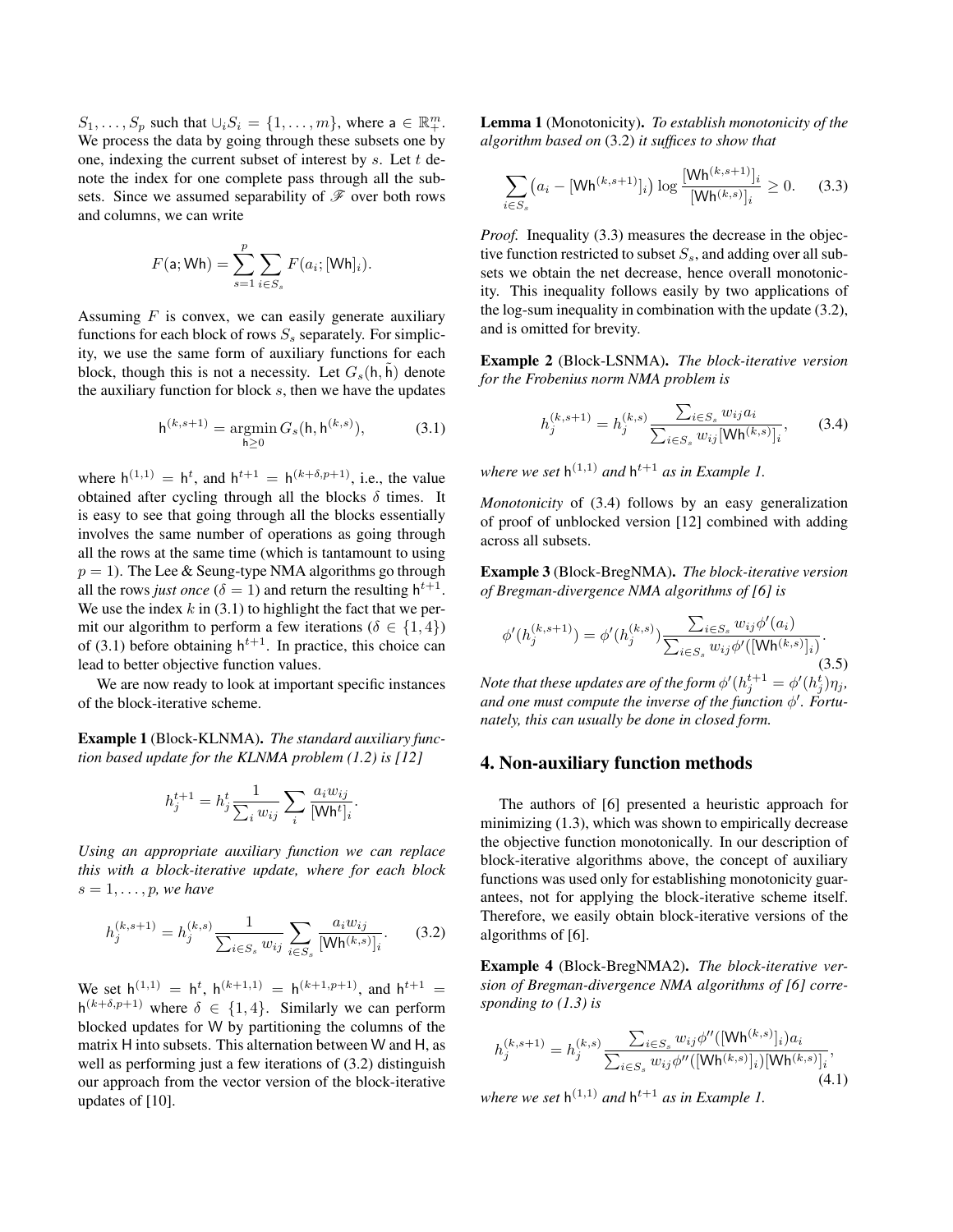#### 4.1. Handling Regularization

Assume that we have the following regularized subproblem

$$
\min_{h\geq 0} F(a; \mathsf{Wh}) + \mu Q(h), \tag{4.2}
$$

where  $\mu > 0$  is the regularization parameter. A particularly simple method to tackle (4.2) is the so-called one-step late (OSL) heuristic [8] that was rediscovered in the context of NMA by [6]. Here, while deriving updates such as (3.2)– (4.1) one replaces  $\nabla [Q(h)]_j$  by  $\nabla [Q(h^t)]_j$  (i.e., the derivative at the previous step). For example, for (3.2) this leads to the update

$$
h_j^{(k,s+1)} = \frac{h_j^{(k,s)}}{\sum_{i \in S_s} w_{ij} + \mu[\nabla Q(\mathsf{h}^{(k,s)})]_j} \sum_{i \in S_s} \frac{a_i w_{ij}}{|\mathsf{W}\mathsf{h}^{(k,s)}]_i}.
$$

However, despite its simplicity this update can be invalid because it does not assure monotonicity like its unregularized counterpart (3.2). In general for Problem (4.2) if  $F$  is as in Section 3 and Q is the form  $Q(h) = \sum_j q([Ph]_j)$ , where  $q$  is also convex, then we can construct an auxiliary function  $G + \overline{Q}$  as in §2.1 and use the update

$$
h^{(k,s+1)} = \underset{h \ge 0}{\text{argmin}} \, G_s(h, h^{(k,s)}) + \mu \bar{Q}(h; h^{(k,s)}). \tag{4.3}
$$

Further note that whenever (4.3) is not solvable in closed form, we can perform a few steps of Newton's method to obtain an approximate solution. The auxiliary functions G and  $\overline{Q}$  are selected to decouple the variables h, whereby invoking Newton's method or some other non-linear equation solver is feasible for (4.3). However, Newton's method or other typical convex optimization methods could become impractical for the original problem (4.2) due to the nonnegativity constraints and subproblem sizes.

## 5. Experiments

We now show experiments that demonstrate how blockiteration helps to improve upon the standard algorithmic techniques. The methods that we compare are:

- 1. LSNMA–Frobenius norm algorithm of [12] against BI-LSNMA, our block-iterative version based on (3.4)
- 2. KLNMA–KL-Divergence algorithm of [12] against BI-KLNMA, our block-iterative version based on (3.2).
- 3. BREGNMA of [6] against BI-BREGNMA, our blockiterative version based on (4.1)

LSNMA, KLNMA, and BREGNMA were obtained from *http://www.cs.utexas.edu/ suvrit/work/progs/nnma.m*. Our algorithms were also implemented in MATLAB. To ensure fairness for LSNMA and KLNMA, we edited the BREGNMA

source-code to make it more efficient. Our experiments show that within the same running time, the block-iterative versions of the NMA codes obtain better objective function values than the non-blocked versions.

For comparing the different algorithms we ran an extensive suite of experiments across a range of ranks (of matrices W and H) and degree of noise in the dataset. The basic methodology was: 1) for each given value of the rank K of the NMA, we generated random matrices  $W_0$ and  $H_0$  and formed the dataset A; 2) we added uniform random or Poisson noise N to A so that (after scaling)  $\|(A + N) - A\|_F / \|A\|_F$  corresponds to a given level of distortion (2%, 5%, 10%, or 20%); 3) ran all algorithms until the relative change in iterates fell below  $10^{-3}$  or a running time threshold was exceeded.

In all the experiments reported we started each algorithm with the *same* random initialization. The number of blocks used by our algorithms was roughly chosen based on the average number of rows falling in each subset. For e.g., when  $m = 1000$ , then usually between 2–10 subsets sufficed, and for  $m = 3000$  selecting between 20–50 subsets led to better results. The iterative steps (3.2), (3.4), or (4.1) were run between 1 to 4 times.

#### 5.1. Least-squares NMA

Our first results are on the basic LSNMA algorithm [12] that we compare to BI-LSNMA. Figure 2 compares the objective function values on a  $1000 \times 1000$  matrix for varying ranks of decomposition across a range of distortion levels. We can see that BI-LSNMA performs better than the basic Lee & Seung algorithm, and these differences become more significant as the rank of the approximation is increased. Note that we ran both algorithms for the *same* amount of time, whereby even when our algorithm is only slightly better than the Lee& Seung algorithm, we do not lose anything.

#### 5.2. KL-Divergence NMA

In Figure 3 proceeding row-wise, the figures show objective function values for different noise levels in the data as the rank of approximation is varied for a  $1000 \times 1000$  input matrix. BI-KLNMA consistently outperforms KLNMA, and this improvement becomes substantial as the rank of approximation is increased. For example, in Figure 3 for rank 320 decompositions, BI-KLNMA yields objective function values up to almost 3 times smaller than the Lee/Seung KL-NMA algorithm, in the same amount of running time.

#### 5.3. Bregman-divergence NMA

We now illustrate our algorithm for Bregman-Divergence NMA by showing results for  $D_{\phi}(\mathsf{A}; \mathsf{W}\mathsf{H})$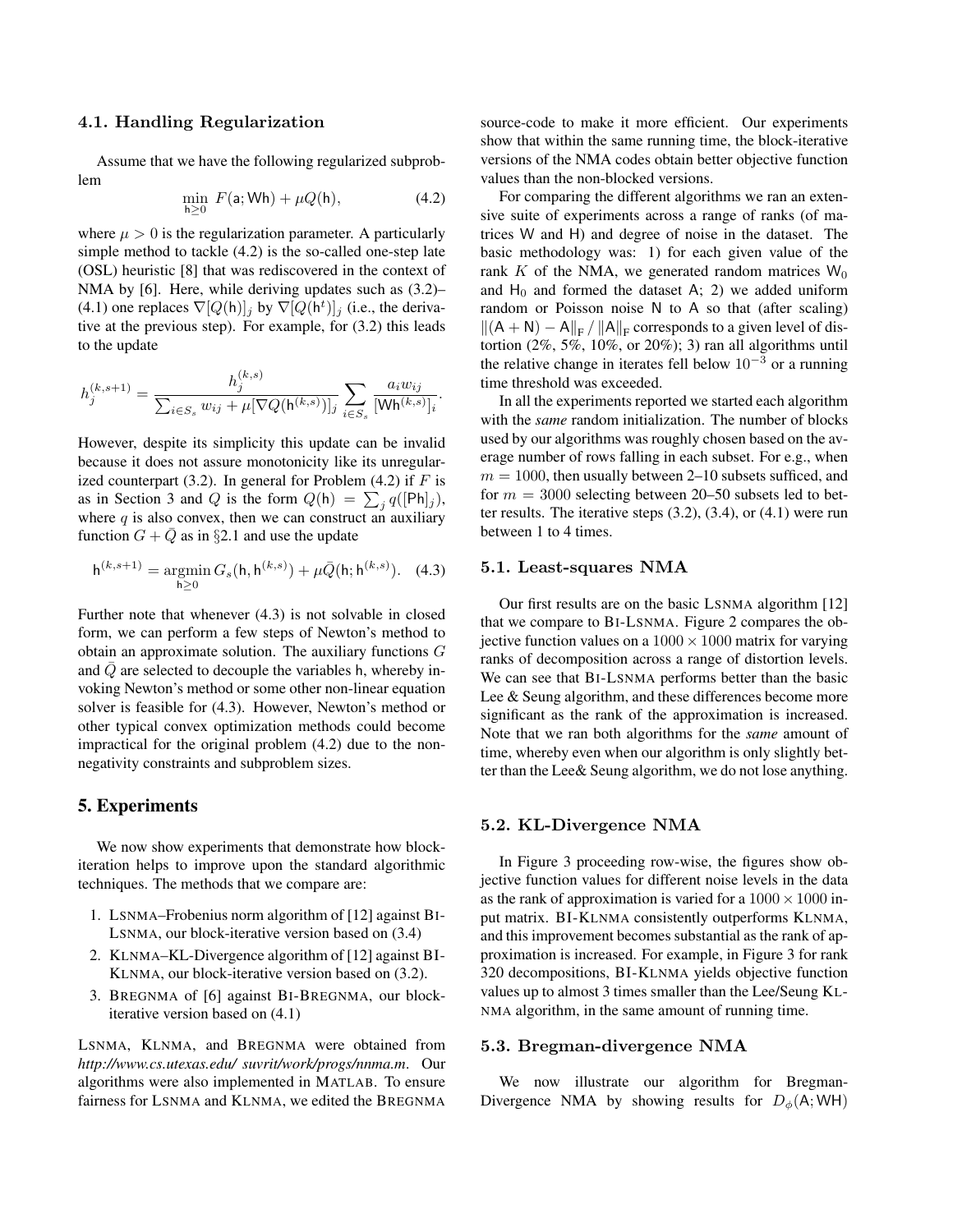

**Figure 2.** LSNMA **vs.** BI-LSNMA **for a matrix of size** 1000× 1000 **with varying noise-levels and rank of approximation. Both algorithms were run for** ≈ **60 seconds each.**



**Figure 3.** KLNMA **vs.** BI-KLNMA **for a matrix of size** 1000× 1000 **with varying noise-levels and rank of approximation. Both algorithms were** run for  $\approx 200$  seconds.

corresponding to  $\phi = -\log x$ . With this choice of  $\phi$ , the updates (4.1) simplify to become

$$
h_j^{(k,s+1)} = h_j^{(k,s)} \frac{\sum_{i \in S_s} w_{ij} [\mathsf{Wh}^{(k,s)}]_i^{-2} a_i}{\sum_{i \in S_s} w_{ij} [\mathsf{Wh}^{(k,s)}]_i^{-1}}.
$$

We also specialized the generic Bregman-NMA code of [6] to take advantage of similar simplifications.

Figure 4 shows experiments on input data matrices of size  $1000 \times 1000$  with varying ranks and noise levels for the associated NMA. In the figure, for lower rank approximations, both the blocked and unblocked algorithms perform almost the same. The differences for higher rank approximations are overshadowed due to the bad scaling of the yaxis. To highlight the differences better, we summarize the objective function values for the rank  $\geq 80$  approximations in Table 1, which show that BI-BREGNMA actually yields objective function values twice as good as BREGNMA.



**Figure 4.** BREGNMA **vs.** BI-BREGNMA **for a ma**trix of size  $1000 \times 1000$  with varying noise**levels and ranks. Both algorithms were run for** ≈ **60 seconds.**

| 2%        | 5%            | 10%           | 20%                       |
|-----------|---------------|---------------|---------------------------|
| 6.75/5.65 | 23.49 / 20.80 | 49.89 / 46.20 | 88.84 / 84.42             |
| 2.37/1.50 | 9.12/6.36     | 23.03 / 17.17 | 48.73 / 39.27             |
| 0.82/0.40 | 3.11/1.53     | 9.22 / 4.62   | $\frac{1}{24.11}$ / 13.09 |

**Table 1. Objective function values (**×10<sup>3</sup> **) for ranks 80, 160, and 320 (row-wise) and noiselevels (column-wise) corresponding to Figure 4. Bold indicates results of** BI-BREGNMA**.**